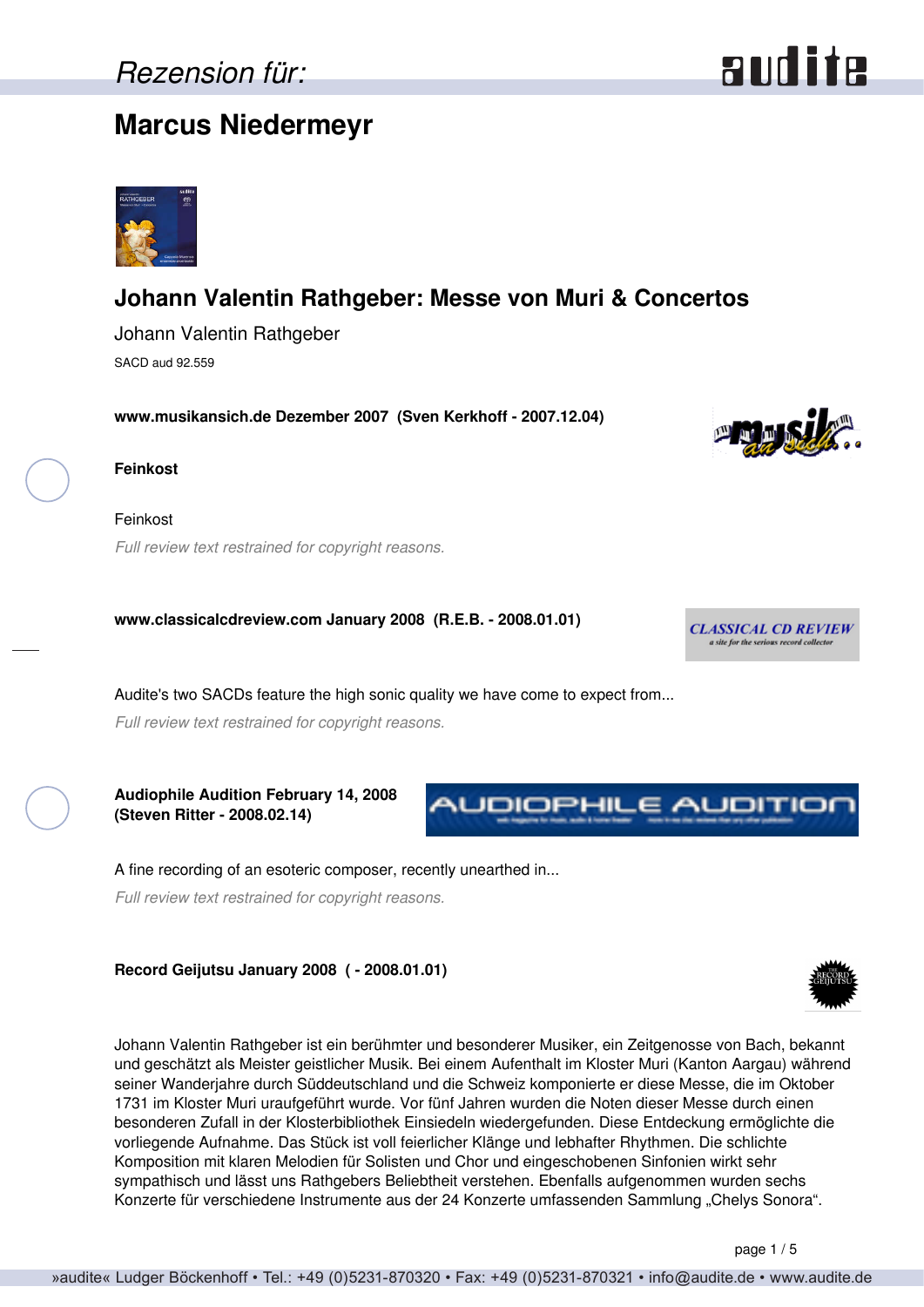Diese Aufnahme wird ein verstärktes Interesse an Rathgeber hervorrufen.

Übersetzung: Akira Tachikawa, Korrekturen: Johannes Strobl

### **Fono Forum 04/2008 (Dr. Reinmar Emans - 2008.04.01)**

### **Doppelt spannend**

Diese SACD ist in doppeltem Sinne spannend: Zum einen aufgrund des weitgehend unbekannten, aber lohnenswerten Repertoires. Zum anderen nutzt das sehr engagiert aufspielende Ensemble Arcimboldo ein weitgehend vergessenes Instrumentarium. Außer einer Holzpauke, die mit einem recht markanten, etwas rustikal wirkenden Klang aufspielt, wird die Tromba marina vorgeführt, ein recht vielseitiges Streichinstrument, das im 17. Jahrhundert in Oberitalien und Süddeutschland Verwendung fand. Gerne hätte man auch gewusst, was für eine Klarinette bei der Aufnahme eingesetzt wurde. Die Begegnung mit den Rathgeber'schen Werken und diesen raren Instrumenten macht zweifellos Lust auf mehr. Das Klangbild rückt die Vokalsolisten zwar stark in den Vordergrund, ist aber ansonsten vorzüglich gestaffelt.

**www.new-classics.co.uk March 2008 (John Pitt - 2008.03.21)**

The earliest know concerto written for clarinet was written by the very successful composer German composer, Johann Valentin Rathgeber (1682-1750). He was born in Fulda in Lower Franconia and studied theology in Würzburg, where he became a schoolmaster and an organist. In 1707 he entered the monastery at Banz as a chamber musician and was ordained there in 1711. In the same year he was appointed choirmaster, a post he held until his death. As a composer he concentrated on writing sacred music for churches which could not afford professional singers and players. His music is melodious and technically not too demanding - the main reason it became so popular throughout Germany. The tuneful 'Muri Mass', here released for the first time, was discovered in the library of the abbey at Einsiedeln. It was catalogued there as the anonymous 'Muri Mass' but was recently identified as a work by Johann Valentin Rathgeber. The present recording restores the music to its place of origin as it was recorded in the beautiful abbey church of Muri, with its outstanding acoustics and splendid baroque architecture. The original sound of the composition and the interpretation with baroque instruments meet and form a unique whole. To complement the existing instruments from the baroque era, a number of replica historical instruments were reconstructed, including the trumpet marine, a monochord string instrument ingeniously designed to sound like a trumpet, and the chordophone drum whose sound is produced by striking a single string. Solo concertos taken from Johann Valentin Rathgeber's 'Chelys sonora' and recorded here as well present other historical instruments (baroque violin, baroque trumpet and baroque clarinet). The trumpet marine is also represented in a solo concerto by Rathgeber's contemporary, Christian Gottfried Telonius. The music is performed in energetic and authentic style by the excellent Cappella Murensis and the ensemble Arcimboldo, directed by Johannes Strobl and Thilo Hirsch. The SACD sound quality is outstanding and this unique release is highly recommended.

## new classics

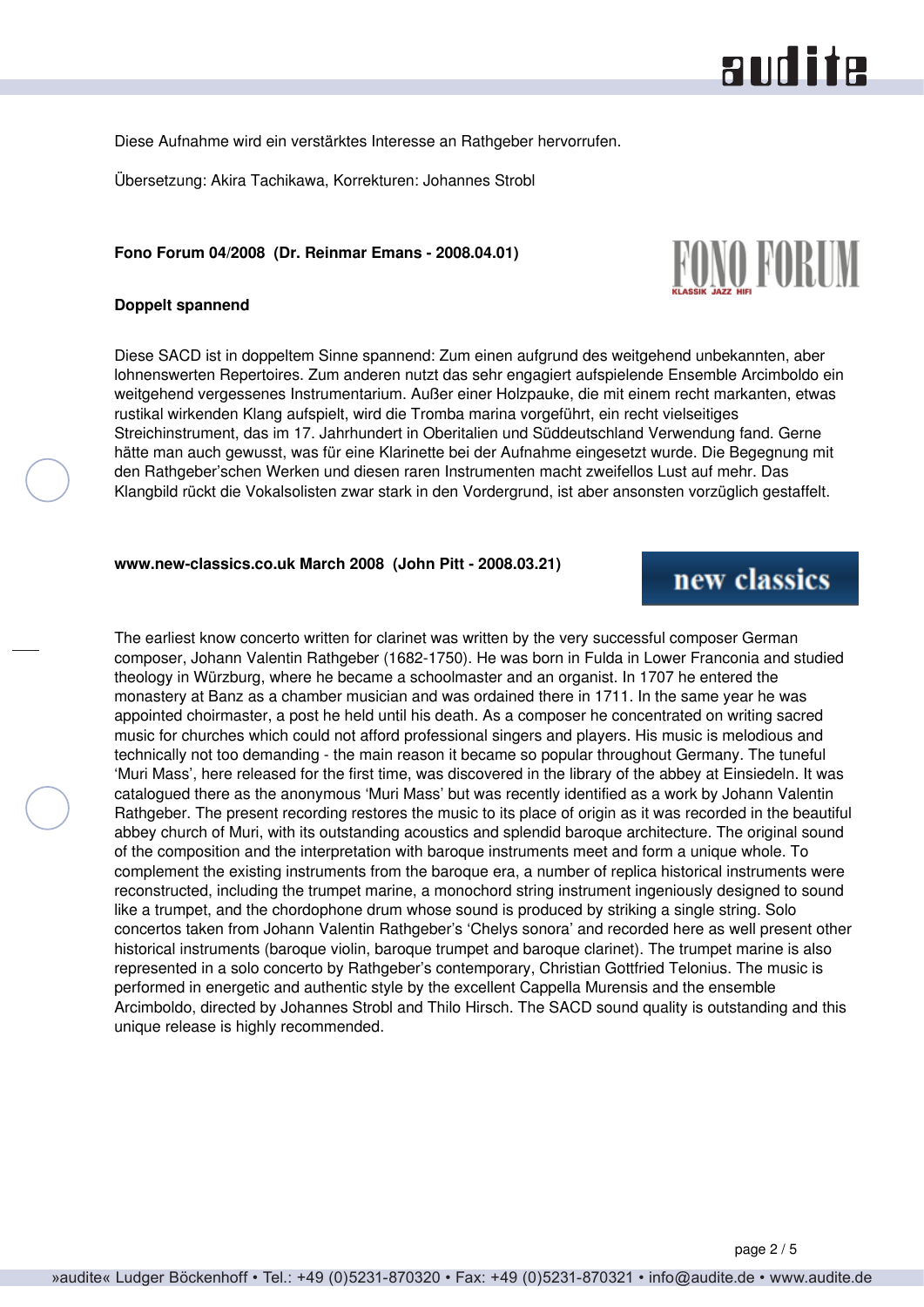**[klassik.com](http://www.klassik.com) April 2008 (Dr. Franz Gratl - 2008.04.09) source: [http://magazin.klassik.com/reviews/revie...](http://magazin.klassik.com/reviews/reviews.cfm?TASK=REVIEW&RECID=12055&REID=8067)**

**Raritäten und exotische Klangreize**

Raritäten und exotische Klangreize *Full review text restrained for copyright reasons.*

**opushd.net - opus haute définition e-magazine numéro 38, 14-02-2008 (Jean-Jacques Millo - 2008.02.14)**

Absent des dictionnaires, Johann Valentin Rathgeber (1682-1750) fut pourtant un... *Full review text restrained for copyright reasons.*

**Toccata März - April 2009 (Johan van Veen - 2009.03.01)**

Wie Weichlein war auch Johann Valentin Rathgeber (1682-1750) Geistlicher. Über...

*Full review text restrained for copyright reasons.*

**Le Monde de la Musique Mars 2008 (Marc Vignal - 2008.03.01)**

Contemporain exact de Bach, Johann Valentin Rathgeber naquit en Franconie, dans le sud de l'Allemagne. Après des études avec son père organiste, il se consacra à la théologie et entra en 1707 comme musicien et prédicateur au monastère bénédictin de Banz, près de Cobourg. De 1729 à 1738, il voyagea sans autorisation de ses supérieurs en Suisse, en Autriche et en Hongrie puis revint à Banz, où il fut mal accueilli en raison de son escapade.

En Suisse, il séjourna notamment à l'abbaye bénédictine de Muri, dans le canton d'Argovie (Aargau), et y composa une Messe en ré majeur publiée à Augsbourg comme Opus XII en 1733. Longtemps considérée comme perdue, celle-ci fut redécouverte en 2002 sous forme de manuscrit par Thilo Hirsch. Une autre copie puis un exemplaire de l'édition ont surgi un peu plus tard.

Le présent enregistrement, de très haute qualité et aux sonorités transparentes, a été réalisé à Muri. D'une durée d'un peu plus d'une demi-heure, interprétée par un orchestre d'instruments anciens avec trompette marine (grand instrument à une seule corde tout en hauteur, décrit par un document d'époque comme sonnant «à la manière d'une trompette mais de façon plus douce et plus agréable») et partie de timbales reconstituée, cette messe oppose au chœur quatre solistes vocaux. Elle est typique du baroque tardif, à la fois polyphonique et brillante, et mérite d'être écoutée.

Les six concertos de Rathgeber, courts (cinq minutes chacun environ) bien qu'en trois mouvements, proviennent de son Opus 6 intitulé Chelys Sonora et paru à Augsbourg en 1728. Aux cordes avec basse continue s'ajoutent selon les cas une clarinette, un violon, une trompette ou une trompette marine. Le texte de présentation donne sur ces instruments et les raisons de leur utilisation tous les renseignements nécessaires, et dit le peu qu on sait de Christian Gottfried Telonius (ou Teloni), dont un concerto pour









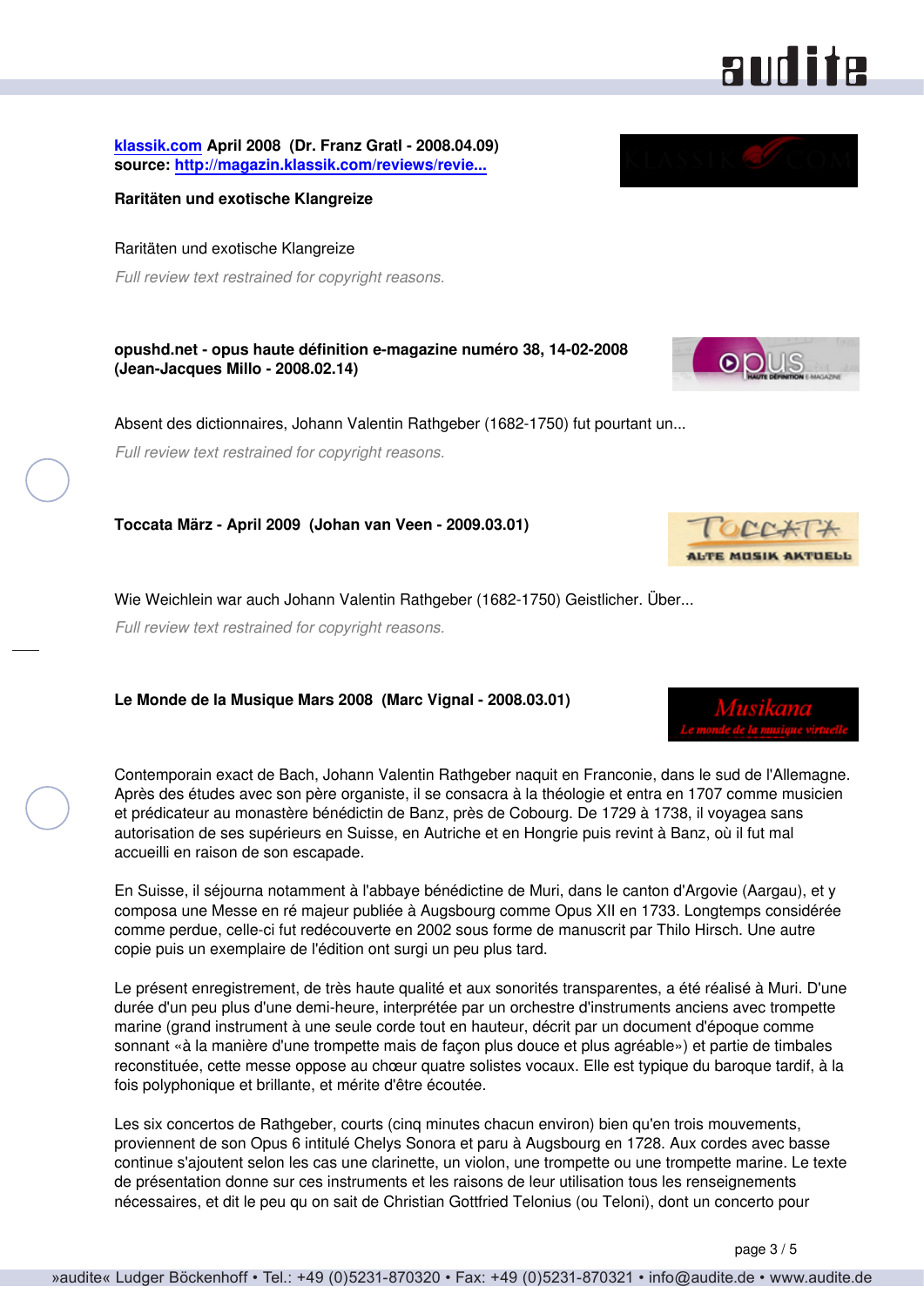# and ite

trompette marine avec timbales est offert en complement de programme.

### **[Fanfare](http://www.fanfaremag.com/) Issue 32:1 (Sept/Oct 2008) (J. F. Weber - 2008.09.01)**



This program offers many points of interest. The composer Johann Valentin Rathgeber (1682–1750) was a monk in southern Germany from 1707 to 1729, then spent nine years traveling to other monasteries, including Muri in Switzerland. He returned to spend his last 12 years at his original monastery. The Mass that he composed for Muri in 1731 was recently discovered in manuscript and identified with a Mass published in 1733, titled as here. It is quite an impressive work, recorded in the Baroque monastery church of Muri (the original 11th-century church was rebuilt in 1697). The golden age of the monastery spanned the entire 16th to 18th centuries, and it possesses some fine period organs.

The six concertos for various instruments are each only a few minutes long. Three are for violin, one for clarinet, one for trumpet, and one for clarinet and trumpet as performed here. The development of the natural trumpet into the modern instrument was delayed by the invention of such substitutes as the tromba marina and the clarinet, the latter quite unlike the modern instrument. In the last three concertos, written for trumpet, we hear a clarinet in one, a natural trumpet in the next, and both instruments in the last, although the work would probably have been played with two matching instruments.

The concerto by Christian Gottfried Telonius, who lived around 1750, makes use of the tromba marina (unfortunately translated literally in the notes as "trumpet marine," though admittedly the real origin of the term is unknown). I found one of these pictured in a Hans Memling painting in Musical Instruments in Art and History, by Roger Bragard and Ferdinand J. De Hen (New York: Viking, 1968). An instrument almost six feet long, the single string was bowed to produce a sound that substituted for a trumpet, while sympathetic strings within the body vibrated. Not surprisingly, the kettledrum is added to the scoring, and here a single-stringed wooden kettledrum (described by Daniel Speer in 1697) is used. This and the tromba marina are also heard in the Mass.

The Cappella has sung since 2002 at Muri, a former abbey near Zurich that is now a parish church. When the place was secularized in 1845, the monks moved to Bolzano (but the abbot retained the title of Muri). The singers and players are quite satisfactory, though I am not sure why the instrumental ensemble chose a Renaissance painter as its namesake. The Super Audio sound is effective in capturing the ambiance of the place, its Baroque splendor evident in a color photo of the recording session. This is decidedly an offbeat contribution to any Baroque collection, especially for its display of the various instruments, and real enthusiasts will want to hear it.

### **Diverdi Magazin N° 170 / mayo 2008 (Mariano Acero Ruilópez - 2008.05.01)**

#### **Trompeta marina**

*Música religiosa e instrumental de Rathgeber en AUDITE*

Nacido en la Baja Franconia y educado musicalmente en el seno familiar, Johann Valentin Rathgeber (1682-1750) fue religioso benedictino y uno de los compositores más populares en la Alemania católica de su tiempo. Popular y prolific, que entregó a la imprenta nada menos que 26 números de opus con música en su mayor parte religiosa. Y aunque por estos pagos es escasamente conocido – a finales de 2005, no obstante, apareció en este boletín el comentario de un disco monográfico suyo (CPO) –, en su tierra su popularidad no parece haber disminuido: superan ampliamente el medio centenar las referencias discográficas (muchas de ellas, eso sí, de proyección poco menos que local) con sus obras, muy